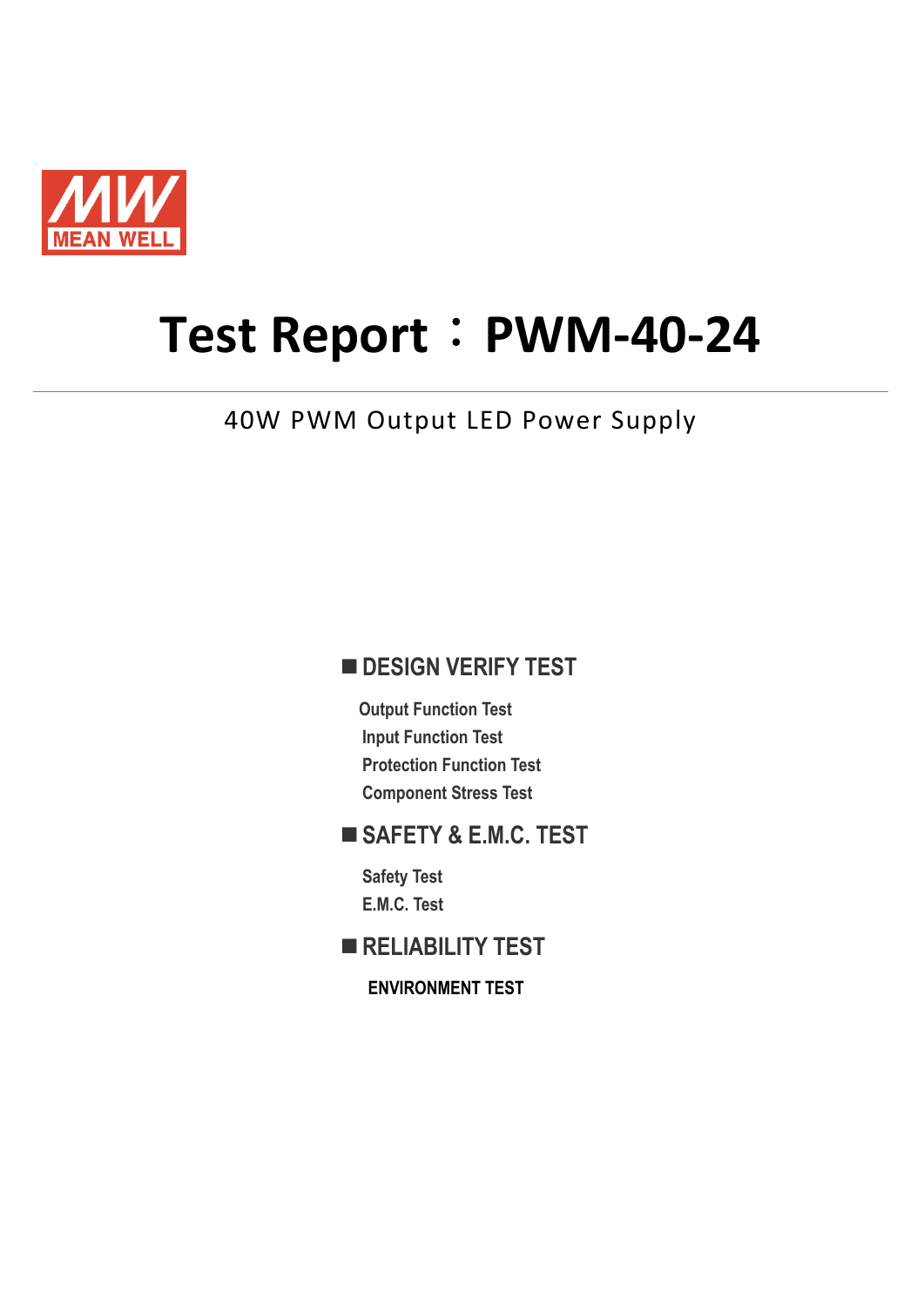

# **DESIGN VERIFY TEST**

# **OUTPUT FUNCTION TEST**

| <b>NO</b>      | <b>TEST ITEM</b>                   | <b>SPECIFICATION</b>                                       | <b>TEST CONDITION</b>                                               | <b>RESULT</b>                                        | <b>VERDICT</b> |
|----------------|------------------------------------|------------------------------------------------------------|---------------------------------------------------------------------|------------------------------------------------------|----------------|
| 1              | PWM FREQUENCY                      | 1.47KHz                                                    | I/P: 230 VAC<br>O/P:FULL LOAD<br>Ta: $25^{\circ}$ C                 | 1.483KHz                                             | <b>PASS</b>    |
| $\overline{2}$ | OUTPUT VOLTAGE<br><b>TOLERANCE</b> | $V1$ :<br>$-3.0\% - +3.0\%$<br>(Max)                       | I/P: 90 VAC / 305VAC<br>O/P:FULL/ NO LOAD<br>Ta: $25^{\circ}$ C     | $V1: -0.095\%$ ~ 0.058%                              | <b>PASS</b>    |
| 3              | SET UP TIME                        | 500<br>230VAC:<br>$ms$ (Max)<br>115VAC:<br>500<br>ms (Max) | I/P: 230 VAC<br>I/P: 115 VAC<br>O/P:95% LOAD<br>Ta: $25^{\circ}$ C  | 316 ms<br>230VAC/<br><b>115VAC/</b><br>359<br>ms     | <b>PASS</b>    |
| 4              | <b>RISE TIME</b>                   | 230VAC:<br>80<br>ms (Max)<br>ms (Max)<br>115VAC:<br>80     | I/P: 230 VAC<br>I/P: 115 VAC<br>O/P:95% LOAD<br>Ta: $25^{\circ}$ C  | 230VAC/<br>0.17<br>ms<br><b>115VAC/</b><br>$0.17$ ms | <b>PASS</b>    |
| 5              | <b>HOLD UP TIME</b>                | 230VAC:<br>16<br>ms(Typ)<br>115VAC:<br>16<br>ms(Typ)       | I/P: 230 VAC<br>I/P: 115 VAC<br>O/P:FULL LOAD<br>Ta: $25^{\circ}$ C | 230VAC/<br>21<br>ms<br>115VAC/<br>21<br>ms           | <b>PASS</b>    |
| 6              | OVER/UNDERSHOOT<br><b>TEST</b>     | $<$ $\pm 5\%$                                              | I/P: 230 VAC<br>O/P:FULL LOAD<br>Ta: $25^{\circ}$ C                 | $\frac{0}{0}$<br>TEST:<br>$<$ 5                      | <b>PASS</b>    |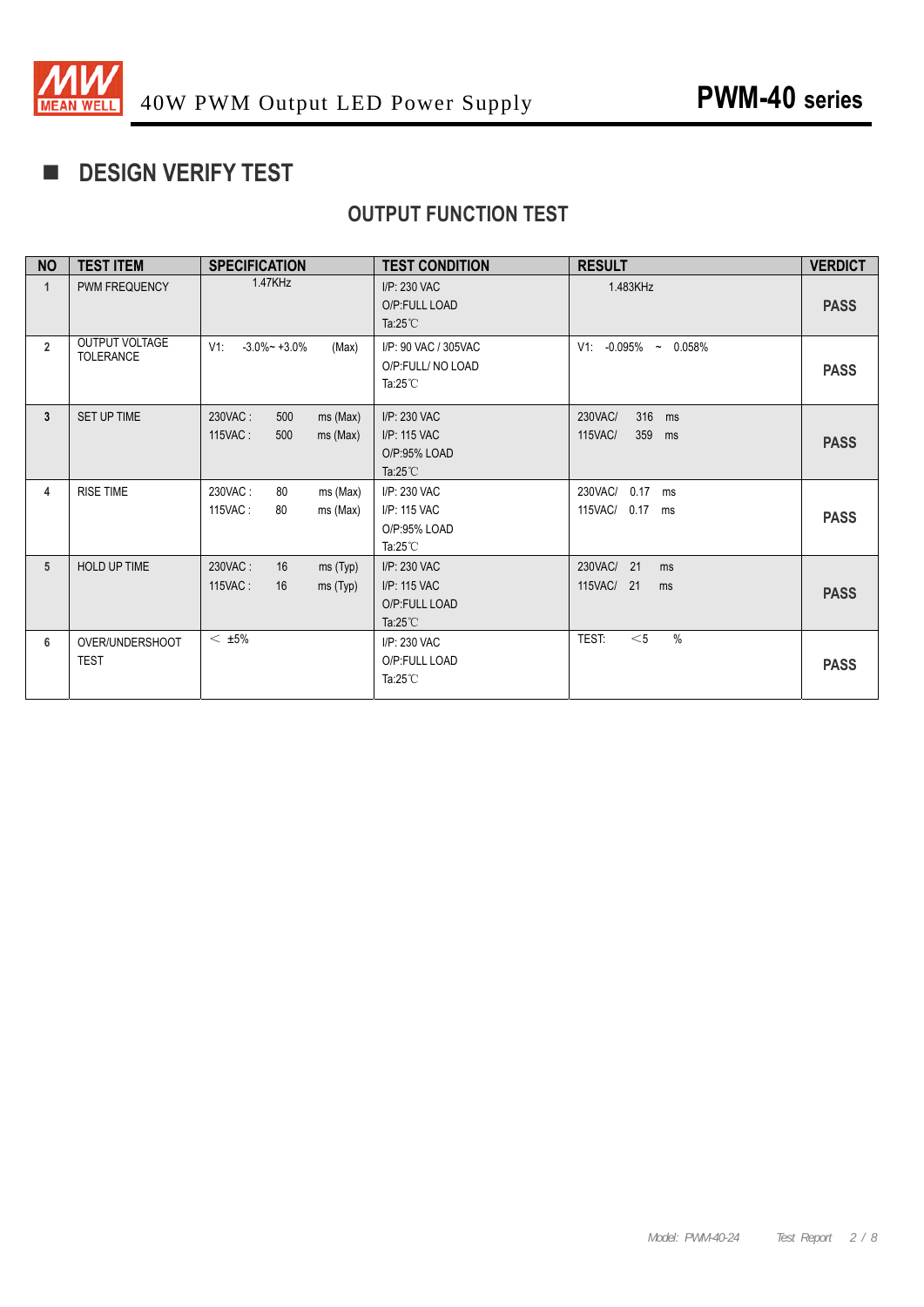

|              | * Reference resistance value for output current adjustment (Typical)<br>Resistance | 10K           | 20K           | 30K           | 40K           | 50K           | 60K           | 70K           | 80K           | 90K           | 100K           |
|--------------|------------------------------------------------------------------------------------|---------------|---------------|---------------|---------------|---------------|---------------|---------------|---------------|---------------|----------------|
|              | value<br>Output                                                                    | 10%           | 20%           | 30%           | 40%           | 50%           | 60%           | 70%           | 80%           | 90%           | 100%           |
|              | duty<br>*0 ~ 10V dimming function for output current adjustment (Typical)          |               |               |               |               |               |               |               |               |               |                |
|              | Dimming<br>value                                                                   | 1V            | 2V            | 3V            | 4V            | 5V            | 6V            | 7V            | 8V            | 9V            | 10V            |
|              | Output<br>duty                                                                     | 10%           | 20%           | 30%           | 40%           | 50%           | 60%           | 70%           | 80%           | 90%           | 100%           |
|              | *10V PWM signal for output current adjustment (Typical): Frequency range:          |               |               |               |               |               | 100Hz~3KHz    |               |               |               |                |
|              | Duty value                                                                         | 10%           | 20%           | 30%           | 40%           | 50%           | 60%           | 70%           | 80%           | 90%           | 100%           |
|              | Output<br>duty                                                                     | 10%           | 20%           | 30%           | 40%           | 50%           | 60%           | 70%           | 80%           | 90%           | 100%           |
|              | TEST RESULT: I/P: 230 VAC; Ta: 25°C                                                |               |               |               |               |               |               |               |               |               |                |
|              | Resistance<br>value<br>Output                                                      | 10K<br>0.180A | 20K<br>0.339A | 30K<br>0.505A | 40K<br>0.678A | 50K<br>0.849A | 60K<br>1.013A | 70K<br>1.177A | 80K<br>1.339A | 90K<br>1.507A | 100K<br>1.680A |
| $\mathbf{1}$ | Current<br>$\%$                                                                    | 10.78%        | 20.30%        | 30.24%        | 40.60%        | 50.84%        | 60.66%        | 70.48%        | 80.18%        | 90.24%        | 100.60%        |
|              | Dimming                                                                            | $1\mathrm{V}$ | 2V            | $3\mathrm{V}$ | 4V            | 5V            | 6V            | 7V            | 8V            | $9\mathrm{V}$ | <b>10V</b>     |
| $\mathbf{2}$ | value<br>Output<br>Current                                                         | 0.174A        | 0.326A        | 0.483A        | 0.650A        | 0.818A        | 0.997A        | 1.162A        | 1.335A        | 1.515A        | 1.678A         |
|              | $\%$                                                                               | 10.42%        | 19.52%        | 28.92%        | 38.92%        | 48.98%        | 59.70%        | 69.58%        | 79.94%        | 90.72%        | 100.48%        |
|              | Duty value                                                                         | 10%           | 20%           | 30%           | 40%           | 50%           | 60%           | 70%           | 80%           | 90%           | 100%           |
| 3            | Output<br>Current                                                                  | 0.158A        | 0.316A        | 0.481A        | 0.648A        | 0.825A        | 0.996A        | 1.171A        | 1.345A        | 1.531A        | 1.677A         |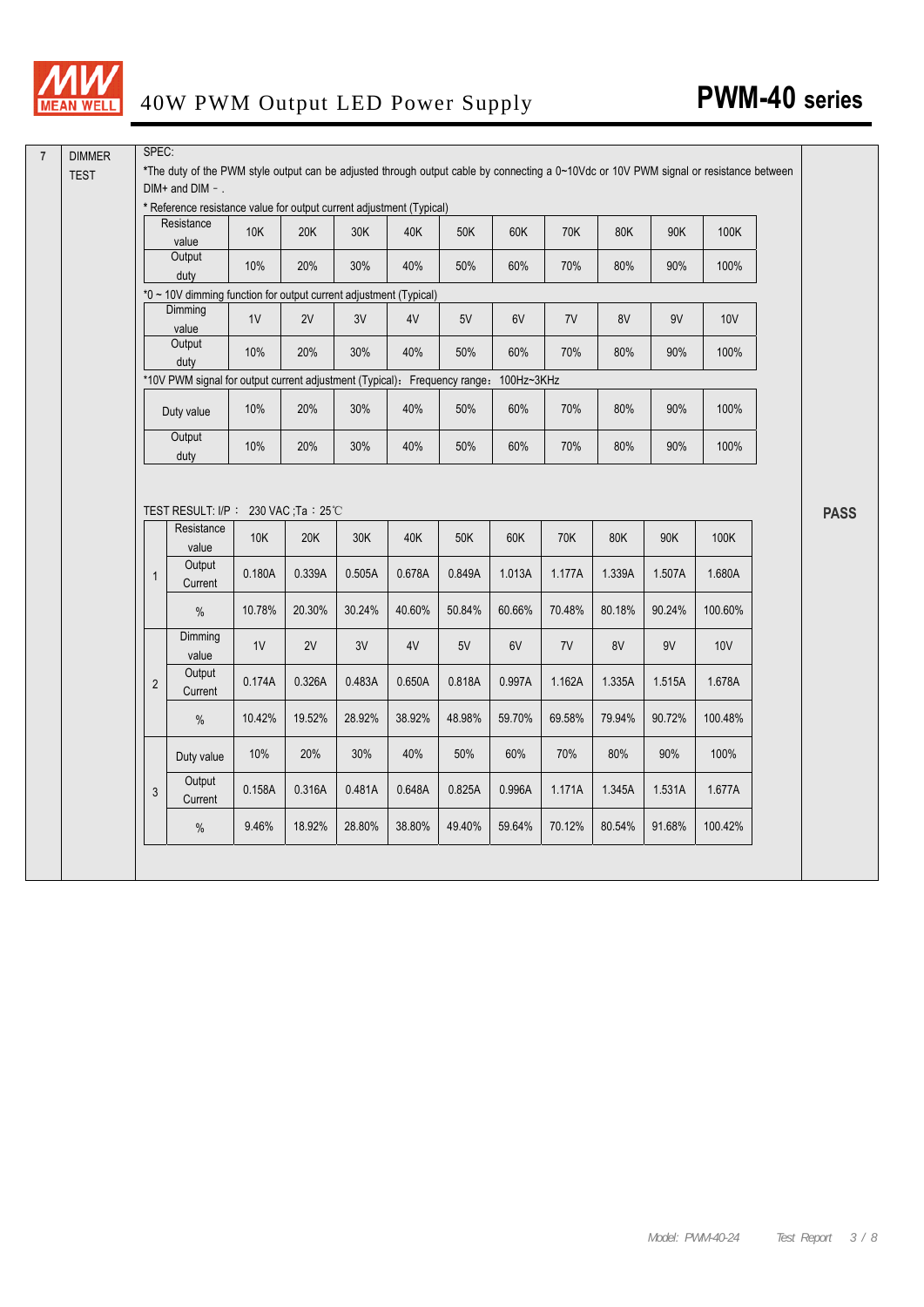

# **INPUT FUNCTION TEST**

| <b>NO</b>      | <b>TEST ITEM</b>                                     | <b>SPECIFICATION</b>                                                                                                                                                                                                | <b>TEST CONDITION</b>                                                                                                                                                                                                                                                                       | <b>RESULT</b>                                                                                | <b>VERDICT</b> |
|----------------|------------------------------------------------------|---------------------------------------------------------------------------------------------------------------------------------------------------------------------------------------------------------------------|---------------------------------------------------------------------------------------------------------------------------------------------------------------------------------------------------------------------------------------------------------------------------------------------|----------------------------------------------------------------------------------------------|----------------|
| $\mathbf{1}$   | <b>INPUT VOLTAGE RANGE</b>                           | 90 VAC~305 VAC                                                                                                                                                                                                      | I/P: TESTING<br>O/P: FULL LOAD<br>Ta : $25^{\circ}$ C<br>IP:<br>(1)LOW-LINE-3V=87 V<br>HIGH-LINE+10V=315 V<br>O/P: FULL/NO LOAD<br>ON : 30 Sec OFF : 30 Sec 10MIN<br>(2)230VAC<br>ON : 0.5 Sec OFF : 0.5 Sec 20MIN<br>(3)230VAC<br>ON : 3Sec OFF : 3Sec 12HOURS<br>(POWER ON/OFF NO DAMAGE) | 87 V~305 V<br>TEST:<br>$(1)$ OK<br>$(2)$ OK<br>$(3)$ OK                                      | <b>PASS</b>    |
| $\overline{2}$ | <b>INPUT FREQUENCY</b><br><b>RANGE</b>               | 47HZ ~63 HZ<br>NO DAMAGE OSC                                                                                                                                                                                        | I/P: 90 VAC ~ 305 VAC<br>O/P: FULL ~NO LOAD<br>Ta: $25^{\circ}$ C                                                                                                                                                                                                                           | TEST: OK                                                                                     | <b>PASS</b>    |
| 3              | POWER FACTOR                                         | 115V/<br>0.97<br>(TYP)<br>230V/<br>0.95<br>(TYP)<br>277V/<br>0.92<br>(TYP)                                                                                                                                          | I/P: 115 VAC<br>I/P: 230 VAC<br>I/P: 277 VAC<br>O/P: FULL LOAD<br>Ta: $25^{\circ}$ C                                                                                                                                                                                                        | $PF =$<br>0.996<br>/ 115 VAC<br>$PF =$<br>0.977<br>/ 230 VAC<br>$PF =$<br>0.944<br>/ 277 VAC | <b>PASS</b>    |
| 4              | <b>EFFICIENCY</b>                                    | 89%<br>(TYP)                                                                                                                                                                                                        | I/P: 230 VAC<br>O/P: FULL LOAD<br>Ta: $25^{\circ}$ C                                                                                                                                                                                                                                        | 89.35%                                                                                       | <b>PASS</b>    |
| 5              | <b>INPUT CURRENT</b>                                 | 115V/<br>0.6<br>A(TYP)<br>230V/<br>0.3<br>A (TYP)<br>277V/<br>A (TYP)<br>0.25                                                                                                                                       | I/P: 115 VAC<br>I/P: 230 VAC<br>I/P: 277 VAC<br>O/P: FULL LOAD<br>Ta: $25^{\circ}$ C                                                                                                                                                                                                        | 0.397<br>A/ 115 VAC<br>$=$<br>0.200<br>A/230 VAC<br>$=$<br>0.174<br>A/277 VAC<br>$=$         | <b>PASS</b>    |
| 6              | <b>INRUSH CURRENT</b>                                | 230V/<br>50<br>A(TYP)<br>Twidth =270 us measured at 50%<br>Ipeak<br><b>COLD START</b>                                                                                                                               | I/P: 230 VAC<br>O/P: FULL LOAD<br>Ta: $25^{\circ}$ C                                                                                                                                                                                                                                        | $I = 45.4$<br>Α<br>Twidth = $200$ us                                                         | <b>PASS</b>    |
| $\overline{7}$ | LEAKAGE CURRENT                                      | $\,<\,$<br>0.25<br>mA/277 VAC                                                                                                                                                                                       | $I/P$ : 305 VAC<br>O/P: NO LOAD<br>Ta: $25^{\circ}$ C                                                                                                                                                                                                                                       | L-CASE:<br>0.003<br>mA<br>N-CASE:<br>0.003<br>mA                                             | <b>PASS</b>    |
| 8              | NO LOAD CONSUMPTION                                  | $\,<\,$<br>$0.5\,$<br>W                                                                                                                                                                                             | I/P: 230VAC<br>O/P: NO LOAD<br>Ta: $25^{\circ}$ C                                                                                                                                                                                                                                           | 0.44W                                                                                        | <b>PASS</b>    |
| 9              | <b>TOTAL</b><br><b>HARMONIC</b><br><b>DISTORTION</b> | Total harmonic distortion will be lower<br>than 20% when output loading is 60%<br>or higher at 230V/115VAC<br>Total harmonic distortion will be lower<br>than 20% when output loading is 75%<br>or higher at 277VAC | I/P: 115 VAC<br>I/P: 230 VAC<br>$O/P: 60\%$ LOAD<br>I/P: 277 VAC<br>O/P: 75%LOAD<br>Ta: $25^{\circ}$ C                                                                                                                                                                                      | THD:<br>6.40%<br>/115VAC<br>$THD$ :<br>15.09%<br>/230VAC<br>THD:<br>14.78%<br>/277VAC        | <b>PASS</b>    |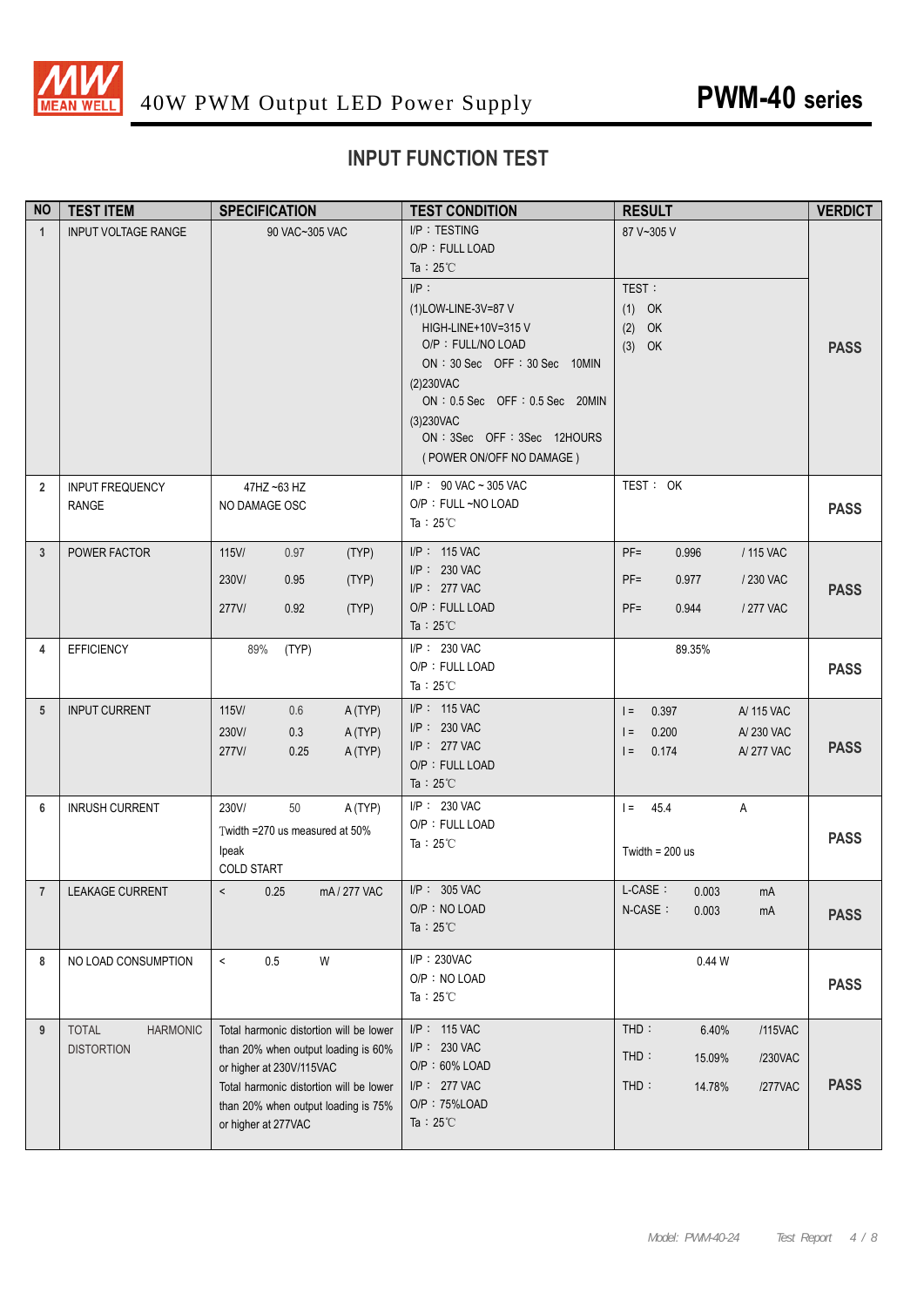

#### **PROTECTION FUNCTION TEST**

| <b>NO</b>      | <b>TEST ITEM</b>            | <b>SPECIFICATION</b>                          | <b>TEST CONDITION</b>                                                                       | <b>RESULT</b>                                                                                                                                | <b>VERDICT</b> |
|----------------|-----------------------------|-----------------------------------------------|---------------------------------------------------------------------------------------------|----------------------------------------------------------------------------------------------------------------------------------------------|----------------|
| $\mathbf{1}$   | OVER LOAD PROTECTION        | $108\%$ ~ 120 %                               | $I/P$ : 100 VAC<br>$I/P$ : 230 VAC<br>$I/P$ : 305 VAC<br>O/P: TESTING<br>Ta: $25^{\circ}$ C | 112.6 %/ 100 VAC<br>112.7 %/ 230 VAC<br>112.7 %/ 305 VAC<br>Mode,<br>Hiccup<br>recovers<br>automatically after fault condition is<br>removed | <b>PASS</b>    |
| $\overline{2}$ | OVER VOLTAGE PROTECTION     | $CH1: 28 \text{ V} \sim 34 \text{ V}$         | $I/P$ : 90 VAC<br>$I/P$ : 230 VAC<br>$I/P$ : 305 VAC<br>O/P : NO LOAD<br>Ta: $25^{\circ}$ C | 28.97 V/ 90 VAC<br>28.92 V/ 230 VAC<br>28.90 V/305 VAC<br>Shut down o/p voltage, re-power<br>on to recover                                   | <b>PASS</b>    |
| $\overline{3}$ | OVER TEMPERATURE PROTECTION | SPEC: O.T.P.<br>NO DAMAGE                     | $I/P$ : 230 VAC<br>O/P: FULL LOAD                                                           | O.T.P. Active<br>Shut down o/p voltage, re-power<br>on to recover                                                                            | <b>PASS</b>    |
| 4              | SHORT PROTECTION            | <b>SHORT EVERY OUTPUT</b><br>1 HOUR NO DAMAGE | $I/P$ : 305 VAC<br>O/P: FULL LOAD<br>Ta: $25^{\circ}$ C                                     | NO DAMAGE<br>Hiccup<br>mode,<br>recovers<br>automatically after fault condition is<br>removed                                                | <b>PASS</b>    |

#### **COMPONENT STRESS TEST**

| <b>NO</b>      | <b>TEST ITEM</b>                  | <b>SPECIFICATION</b> | <b>TEST CONDITION</b>           | <b>RESULT</b>    |      |        | <b>VERDICT</b> |
|----------------|-----------------------------------|----------------------|---------------------------------|------------------|------|--------|----------------|
| $\mathbf{1}$   | <b>Power Transistor</b>           | Q2 Rated             | $I/P$ : High-Line +3V = 308 V   |                  |      |        |                |
|                | (D to S) or (C to E) Peak Voltage | 800 V 9 A            | O/P: (1) FULL LOAD Turn on      | (1)              | 656  | V      |                |
|                |                                   |                      | (2) Output Short                | (2)              | 636  | $\vee$ | <b>PASS</b>    |
|                |                                   |                      | (3) FULL LOAD continue          | (3)              | 632  | $\vee$ |                |
|                |                                   |                      | Ta : $25^{\circ}$ C             |                  |      |        |                |
| $\overline{2}$ | Diode Peak Voltage                | Rated<br>D100        | $I/P$ : High-Line +3V = 308 V   | D <sub>100</sub> |      |        |                |
|                |                                   | 150 V 30 A           | O/P: (1) FULL LOAD Turn on      | (1)              | 104  | V      |                |
|                |                                   |                      | (2) Output Short                | (2)              | 102  | $\vee$ |                |
|                |                                   | Q105                 | (3) FULL LOAD continue          | (3)              | 101  | V      |                |
|                |                                   | 60 V 79 A            | Ta: $25^{\circ}$ C              | Q105             |      |        | <b>PASS</b>    |
|                |                                   |                      |                                 | (1)              | 25.7 | $\vee$ |                |
|                |                                   |                      |                                 | (2)              | 24.3 | V      |                |
|                |                                   |                      |                                 | (3)              | 0    | V      |                |
| 3              | Input Capacitor Voltage           | C5 Rated             | $I/P$ : High-Line +3V = 308 V   |                  |      |        |                |
|                |                                   | 33uF / 450 V         | O/P: (1) FULL LOAD Turn on /Off | (1)              | 440  | V      |                |
|                |                                   |                      | (2) NO LOAD Turn on /Off        | (2)              | 446  | V      |                |
|                |                                   |                      | (3) FULL LOAD / NO LOAD         | (3)              | 442  | $\vee$ | <b>PASS</b>    |
|                |                                   |                      | Change                          |                  |      |        |                |
|                |                                   |                      | Ta: $25^{\circ}$ C              |                  |      |        |                |
| 4              | Control IC Voltage Test           | Rated<br>U1          | I/P : High-Line +3V = 308 V     |                  |      |        |                |
|                |                                   | <b>28V</b>           | O/P: (1) FULL LOAD Turn on /Off | (1)              | 17.2 | V      |                |
|                |                                   |                      | (2) NO LOAD Turn on /Off        | (2)              | 17.2 | V      |                |
|                |                                   |                      | (3) FULL LOAD / NO LOAD         | (3)              | 17.1 | V      | <b>PASS</b>    |
|                |                                   |                      | Change                          |                  |      |        |                |
|                |                                   |                      | Ta: $25^{\circ}$ C              |                  |      |        |                |
| 5              | <b>PFC Transistor</b>             | Q1 Rated             | $I/P$ : High-Line +3V = 308 V   |                  |      |        |                |
|                | (D to S) or (C to E) Peak Voltage | 600 V 10 A           | O/P: (1) FULL LOAD Turn on      | (1)              | 460  | V      |                |
|                |                                   |                      | (2) Output Short                | (2)              | 477  | $\vee$ | <b>PASS</b>    |
|                |                                   |                      | (3) FULL LOAD continue          | (3)              | 458  | $\vee$ |                |
|                |                                   |                      | Ta: $25^{\circ}$ C              |                  |      |        |                |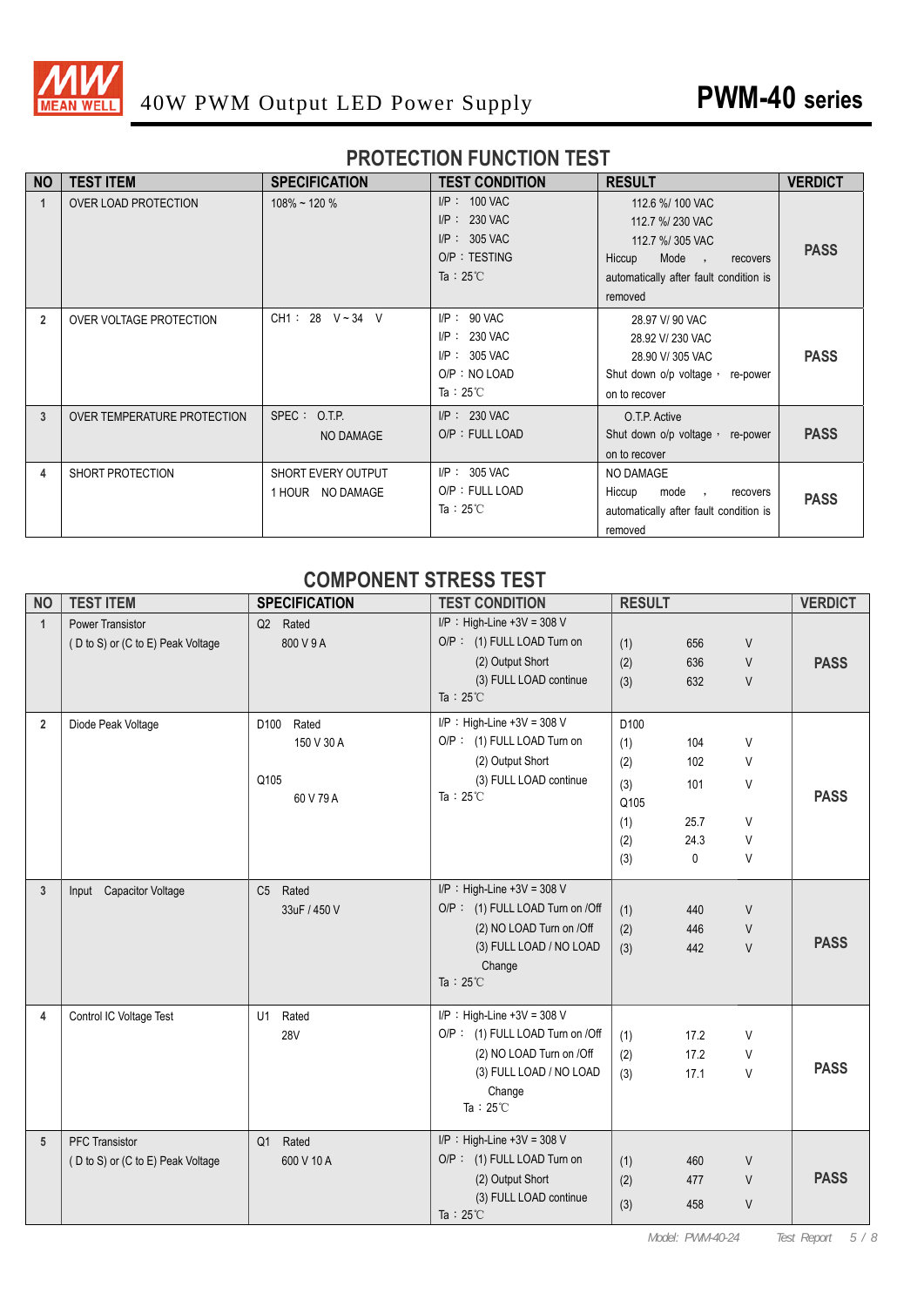

# **SAFETY & E.M.C. TEST**

# **SAFETY TEST**

| <b>NO</b> | <b>TEST ITEM</b>            | <b>SPECIFICATION</b>             | <b>TEST CONDITION</b>                              | <b>RESULT</b>                                  | <b>VERDICT</b> |
|-----------|-----------------------------|----------------------------------|----------------------------------------------------|------------------------------------------------|----------------|
|           | WITHSTAND VOLTAGE           | $I/P$ -O/P: 3.75 KVAC/min        | $I/P-O/P$ : 4.2 KVAC/min<br>Ta: $25^{\circ}$ C     | $I/P-O/P$ :<br>2.639<br>mA<br>NO DAMAGE        | <b>PASS</b>    |
|           | <b>ISOLATION RESISTANCE</b> | $I/P$ -O/P: 500VDC>100M $\Omega$ | 500 VDC<br>$I/P-O/P$ :<br>Ta: $25^{\circ}$ C/70%RH | $I/P-O/P$ :<br>$M\Omega$<br>>9999<br>NO DAMAGE | <b>PASS</b>    |

## **E.M.C TEST**

| <b>NO</b>      | <b>TEST ITEM</b>                               | <b>SPECICATION</b>                                            | <b>TEST CONDITION</b>                                                                                         | <b>RESULT</b>               | <b>VERDICT</b> |
|----------------|------------------------------------------------|---------------------------------------------------------------|---------------------------------------------------------------------------------------------------------------|-----------------------------|----------------|
| $\mathbf{1}$   | <b>HARMONIC</b>                                | EN61000-3-2<br><b>CLASS C</b>                                 | I/P: 115VAC/230VAC/50HZ<br>O/P: 60%/FULL LOAD<br>I/P: 277VAC/50HZ<br>O/P: 75%/FULL LOAD<br>Ta: $25^{\circ}$ C | OK                          | <b>PASS</b>    |
| $\overline{2}$ | CONDUCTION                                     | EN55015<br><b>CLASS B</b>                                     | I/P: 230 VAC/50HZ<br>O/P:FULL LOAD<br>Ta: $25^{\circ}$ C                                                      | OK<br>Test by certified Lab | <b>PASS</b>    |
| 3              | <b>RADIATION</b>                               | EN55015<br><b>CLASS B</b>                                     | I/P: 230 VAC/50HZ<br>O/P:FULL LOAD<br>Ta: $25^{\circ}$ C                                                      | OK<br>Test by certified Lab | <b>PASS</b>    |
| 4              | E.S.D                                          | EN61000-4-2<br><b>LIGHT INDUSTRY</b><br>AIR:8KV / Contact:4KV | I/P: 230 VAC/50HZ<br>O/P:FULL LOAD<br>Ta: $25^{\circ}$ C                                                      | CRITERIA A                  | <b>PASS</b>    |
| 5              | E.F.T                                          | EN61000-4-4<br><b>LIGHT INDUSTRY</b><br>INPUT: 1KV            | I/P: 230 VAC/50HZ<br>O/P:FULL LOAD<br>Ta: $25^{\circ}$ C                                                      | CRITERIA A                  | <b>PASS</b>    |
| 6              | <b>SURGE</b>                                   | IEC61000-4-5<br><b>INDUSTRY</b><br>$L-N:2KV$                  | I/P: 230 VAC/50HZ<br>O/P:FULL LOAD<br>Ta: $25^{\circ}$ C                                                      | CRITERIA A                  | <b>PASS</b>    |
| $\overline{7}$ | Test by certified Lab $\&$ Test Report Prepare |                                                               |                                                                                                               |                             |                |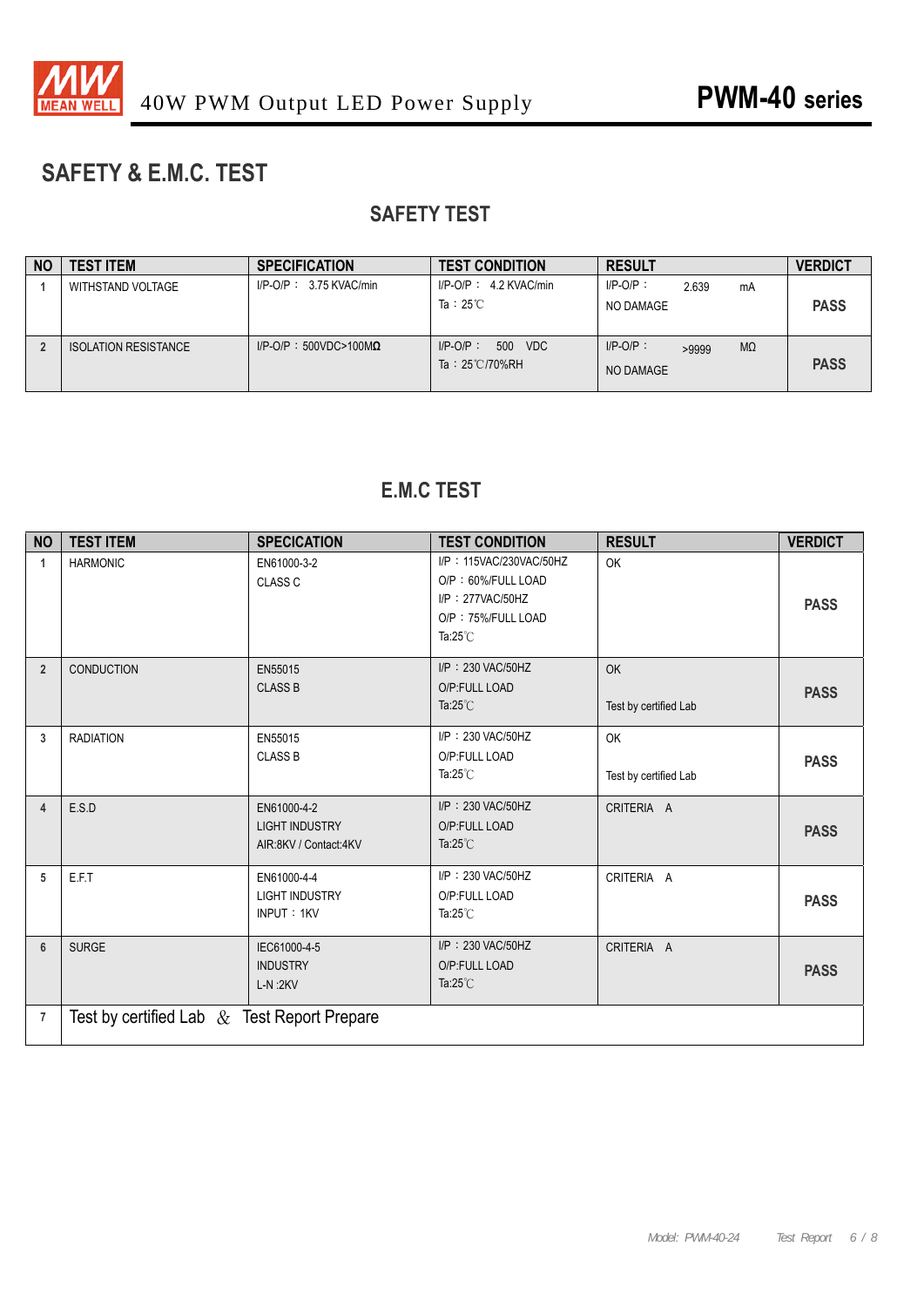

# **RELIABILITY TEST**

#### **ENVIRONMENT TEST**

| <b>NO</b>       | <b>TEST ITEM</b>         |                         | <b>SPECIFICATION</b>                                              |  | <b>TEST CONDITION</b>                |                     | <b>RESULT</b> |                     | <b>VERDICT</b> |
|-----------------|--------------------------|-------------------------|-------------------------------------------------------------------|--|--------------------------------------|---------------------|---------------|---------------------|----------------|
| $\mathbf{1}$    | TEMPERATURE RISE TEST    | MODEL : PWM-40-36       |                                                                   |  |                                      |                     |               |                     |                |
|                 |                          |                         | 1. ROOM AMBIENT BURN-IN: 2 HRS                                    |  |                                      |                     |               |                     |                |
|                 |                          |                         | I/P: 230VAC O/P: FULL LOAD Ta=23.3 °C                             |  |                                      |                     |               |                     |                |
|                 |                          |                         | 2. HIGH AMBIENT BURN-IN: 2 HRS                                    |  |                                      |                     |               |                     |                |
|                 |                          |                         | I/P: 230VAC O/P: FULL LOAD Ta=51.3 °C                             |  |                                      |                     |               |                     |                |
|                 |                          | NO                      | Position                                                          |  | ROOM AMBIENT                         | <b>HIGH AMBIENT</b> |               |                     |                |
|                 |                          |                         |                                                                   |  | Ta= $23.3$ °C                        | Ta= 51.3 $°C$       |               |                     |                |
|                 |                          | $\overline{1}$          | C <sub>11</sub>                                                   |  | 43.5°C                               | 72.7°C              |               |                     |                |
|                 |                          | $\overline{2}$          | D <sub>6</sub>                                                    |  | 43.7°C                               | 73.0°C              |               |                     |                |
|                 |                          | 3<br>$\overline{4}$     | Q <sub>1</sub><br>Q2                                              |  | 45.9°C<br>47.5°C                     | 75.0°C<br>76.6°C    |               |                     |                |
|                 |                          | 5                       | C <sub>5</sub>                                                    |  | 41.8°C                               | 70.5°C              |               |                     | <b>PASS</b>    |
|                 |                          | $6\phantom{1}$          | T1                                                                |  | 47.5°C                               | 75.9°C              |               |                     |                |
|                 |                          | $\overline{7}$          | C45                                                               |  | 42.3°C                               | 70.9°C              |               |                     |                |
|                 |                          | 8                       | U1                                                                |  | 42.9°C                               | 72.0°C              |               |                     |                |
|                 |                          | 9                       | C105                                                              |  | 41.1°C                               | 69.9°C              |               |                     |                |
|                 |                          | $10$                    | D <sub>100</sub>                                                  |  | 41.7°C                               | 70.5°C              |               |                     |                |
|                 |                          | 11<br>12                | Q105<br>U100                                                      |  | 39.4°C<br>38.5°C                     | 68.1°C<br>67.4°C    |               |                     |                |
|                 |                          | 13                      | C112                                                              |  | 36.1°C                               | 65.0°C              |               |                     |                |
|                 |                          | 14                      | RTH <sub>2</sub>                                                  |  | 41.2°C                               | 69.7°C              |               |                     |                |
|                 |                          | 15                      | <b>TC</b>                                                         |  | 39.3°C                               | 67.9°C              |               |                     |                |
|                 |                          |                         |                                                                   |  |                                      |                     |               |                     |                |
| $\overline{2}$  | LOW TEMPERATURE          |                         | TURN ON AFTER 2 HOUR                                              |  | I/P: 305VAC/100VAC                   |                     |               | TEST: OK            |                |
|                 | TURN ON TEST             |                         |                                                                   |  | O/P: FULL LOAD                       |                     |               |                     | <b>PASS</b>    |
|                 |                          |                         |                                                                   |  | Ta= $-45^{\circ}$ C/-30 $^{\circ}$ C |                     |               |                     |                |
| 3 <sup>5</sup>  | <b>HIGH HUMIDITY</b>     | AFTER 12 HOURS          |                                                                   |  | $I/P$ : 315 VAC                      |                     |               | TEST: OK            |                |
|                 | <b>HIGH TEMPERATURE</b>  | IN CHAMBER ON           |                                                                   |  | O/P: FULL LOAD                       |                     |               |                     |                |
|                 | <b>HIGH VOLTAGE</b>      | CONTROL 50°C            |                                                                   |  | Ta= $50^{\circ}$ C                   |                     |               |                     | <b>PASS</b>    |
|                 | TURN ON TEST             | NO DAMAGE               |                                                                   |  |                                      | HUMIDITY= 95% R.H   |               |                     |                |
|                 |                          |                         |                                                                   |  |                                      |                     |               |                     |                |
| 4               | TEMPERATURE COEFFICIENT  |                         | $\pm 0.03\%$ (0~50°C)                                             |  | I/P: 230 VAC                         |                     |               | $±0.008\% (0~50°C)$ |                |
|                 |                          |                         |                                                                   |  | O/P: FULL LOAD                       |                     |               |                     | <b>PASS</b>    |
| $5\overline{)}$ | STORAGE TEMPERATURE TEST |                         | 1. Thermal shock Temperature : $-45^{\circ}$ C ~ +85 $^{\circ}$ C |  |                                      |                     | OK            |                     |                |
|                 |                          |                         | 2. Temperature change rate : 25°C / MIN                           |  |                                      |                     |               |                     |                |
|                 |                          |                         | 3. Dwell time low and high temperature : 30 MIN/EACH              |  |                                      |                     |               |                     |                |
|                 |                          |                         | 4. Total test cycle: 5 CYCLE                                      |  |                                      |                     |               |                     | <b>PASS</b>    |
|                 |                          |                         | 5. Input/Output condition: STATIC                                 |  |                                      |                     |               |                     |                |
|                 |                          |                         |                                                                   |  |                                      |                     |               |                     |                |
| 6               | THERMAL SHOCK TEST       |                         | 1. Thermal shock Temperature : $-45^{\circ}$ C ~ +55 $^{\circ}$ C |  |                                      |                     | <b>OK</b>     |                     |                |
|                 |                          |                         | 2. Temperature change rate : 25°C / MIN                           |  |                                      |                     |               |                     |                |
|                 |                          |                         | 3. Dwell time low and high temperature : 30 MIN/EACH              |  |                                      |                     |               |                     | <b>PASS</b>    |
|                 |                          |                         | 4. Total test cycle: 10 CYCLE                                     |  |                                      |                     |               |                     |                |
|                 |                          |                         | 5. Input/Output condition: 230VAC/FULL LOAD AC ON/OFF TEST        |  |                                      |                     |               |                     |                |
|                 |                          |                         | turn on 58sec ; turn off 2sec                                     |  |                                      |                     |               |                     |                |
| $\overline{7}$  | <b>VIBRATION TEST</b>    | 1 Carton & 1 Set        |                                                                   |  |                                      |                     |               | TEST: OK            |                |
|                 |                          |                         | (1) Waveform: Sine Wave                                           |  |                                      |                     |               |                     |                |
|                 |                          |                         | (2) Frequency: $10-500$ Hz                                        |  |                                      |                     |               |                     |                |
|                 |                          |                         | (3) Sweep Time: 12min/sweep cycle                                 |  |                                      |                     |               |                     | <b>PASS</b>    |
|                 |                          |                         | $(4)$ Acceleration: 5G                                            |  |                                      |                     |               |                     |                |
|                 |                          |                         | (5) Test Time: 90min in each axis (X.Y.Z)                         |  |                                      |                     |               |                     |                |
|                 |                          | (6) Ta : $25^{\circ}$ C |                                                                   |  |                                      |                     |               |                     |                |
|                 |                          |                         |                                                                   |  |                                      |                     |               |                     |                |